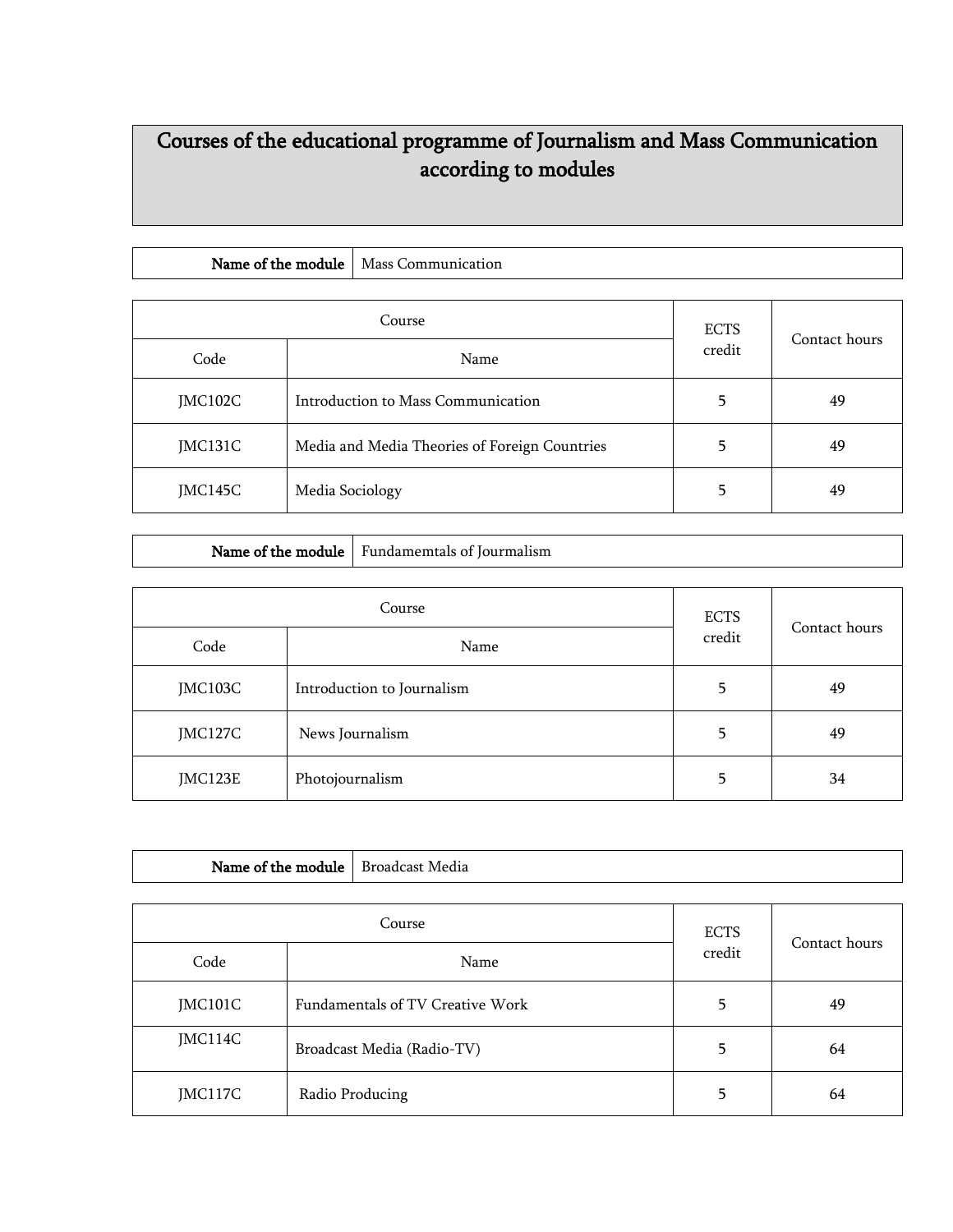| JMC132C | TV Producing | 64 |
|---------|--------------|----|
| JMC140C | Programming  | 34 |

| Name of the module |  | Speech and Writing                   |             |               |
|--------------------|--|--------------------------------------|-------------|---------------|
| Course             |  |                                      | <b>ECTS</b> |               |
| Code               |  | Name                                 | credit      | Contact hours |
| JMC104C            |  | Writing of a Journalistic Text 1     | 5           | 34            |
| JMC105C            |  | Writing of a Journalistic Text 2     | 5           | 34            |
| JMC106C            |  | Speech Skills for Broadcast Media I  | 5           | 64            |
| JMC107C            |  | Speech Skills for Broadcast Media II | 5           | 64            |

| Name of the module |  | Printed Media                 |  |               |
|--------------------|--|-------------------------------|--|---------------|
| Course             |  | <b>ECTS</b>                   |  |               |
| Code               |  | Name                          |  | Contact hours |
| JMC112C            |  | Printed Media                 |  | 64            |
| JMC113C            |  | Georgian Press                |  | 64            |
| JMC125C            |  | Journalism Skills (Newspaper) |  | 64            |
| JMC126C            |  | Journalism Skills (Journal)   |  | 64            |

| Name of the module   New Media |                |             |        |               |
|--------------------------------|----------------|-------------|--------|---------------|
|                                |                |             |        |               |
| Course                         |                | <b>ECTS</b> |        |               |
| Code                           |                | Name        | credit | Contact hours |
| JMC115C                        | Internet Media |             | 5      | 50            |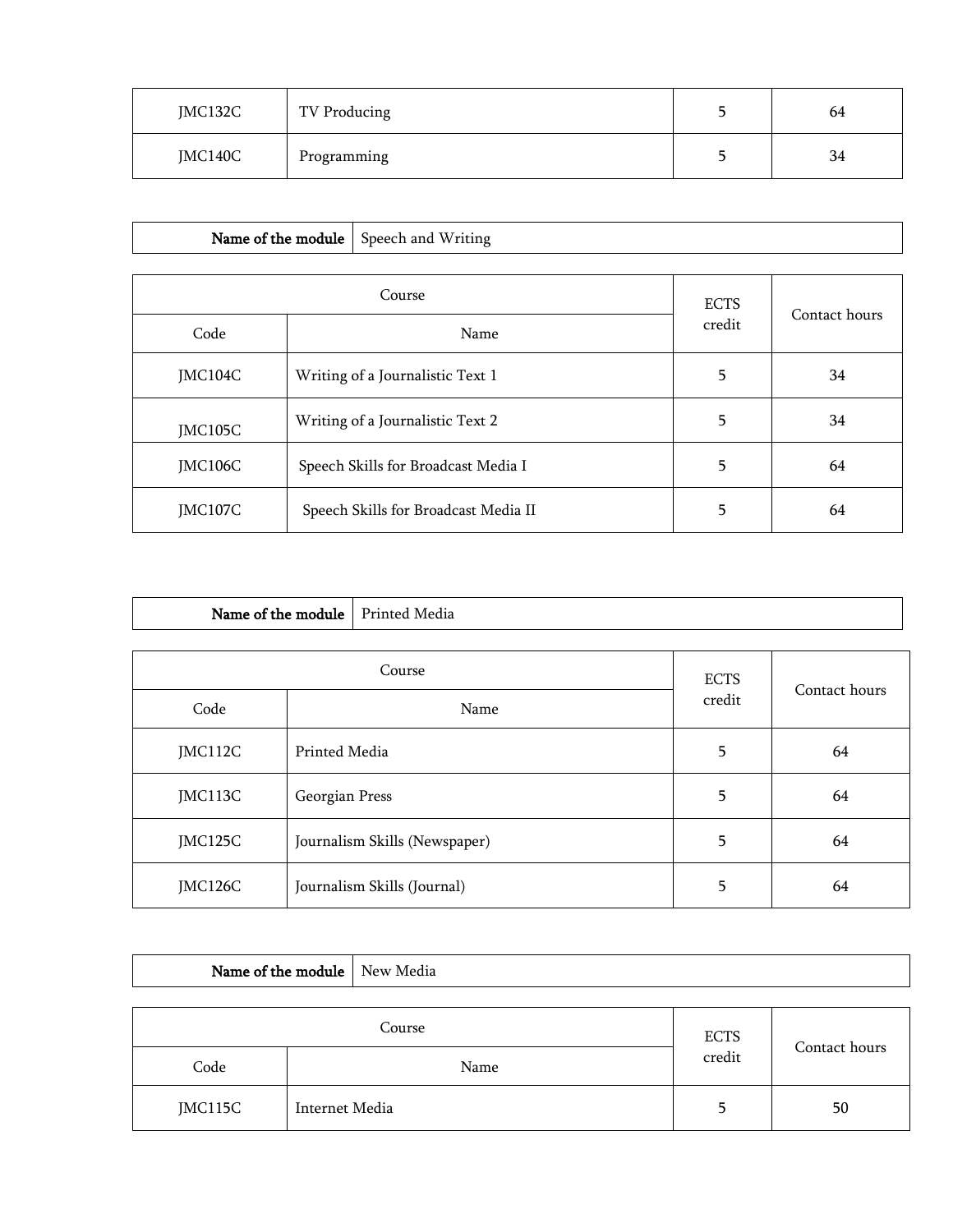| TM. | $\mathbf{D}$<br>oo<br>J | ΔC<br>-<br>ェノ |
|-----|-------------------------|---------------|
|     |                         |               |

| Name of the module   Film Review |                |             |               |    |  |
|----------------------------------|----------------|-------------|---------------|----|--|
|                                  |                |             |               |    |  |
| Course                           |                | <b>ECTS</b> | Contact hours |    |  |
| Code                             |                | Name        | credit        |    |  |
| <b>JMC118 E</b>                  | Film Review I  |             | 5             | 34 |  |
| <b>JMC119 E</b>                  | Film Review II |             | 5             | 34 |  |

|         |  | Name of the module   Media Law and Self-regulation |        |               |
|---------|--|----------------------------------------------------|--------|---------------|
|         |  |                                                    |        |               |
| Course  |  | <b>ECTS</b>                                        |        |               |
| Code    |  | Name                                               | credit | Contact hours |
| JMC124C |  | Media Law and Madia Ethics                         | 5.     | 64            |

|      | Name of the module   Menegement and Public Relations |                       |               |
|------|------------------------------------------------------|-----------------------|---------------|
|      | Course                                               |                       |               |
| Code | Name                                                 | <b>ECTS</b><br>credit | Contact hours |

| JMC128C | Media Management      |  | 64 |
|---------|-----------------------|--|----|
| JMC129C | Public Relations (PR) |  | 34 |
| JMC130E | Advertisement         |  | 34 |

| Course  |                                  | <b>ECTS</b> |               |
|---------|----------------------------------|-------------|---------------|
| Code    | Name                             | credit      | Contact hours |
| JMC138C | Modeling of the Press Conference | כ           | 64            |

Name of the module  $\Big|$  Cultural-Educational and Analytical Media